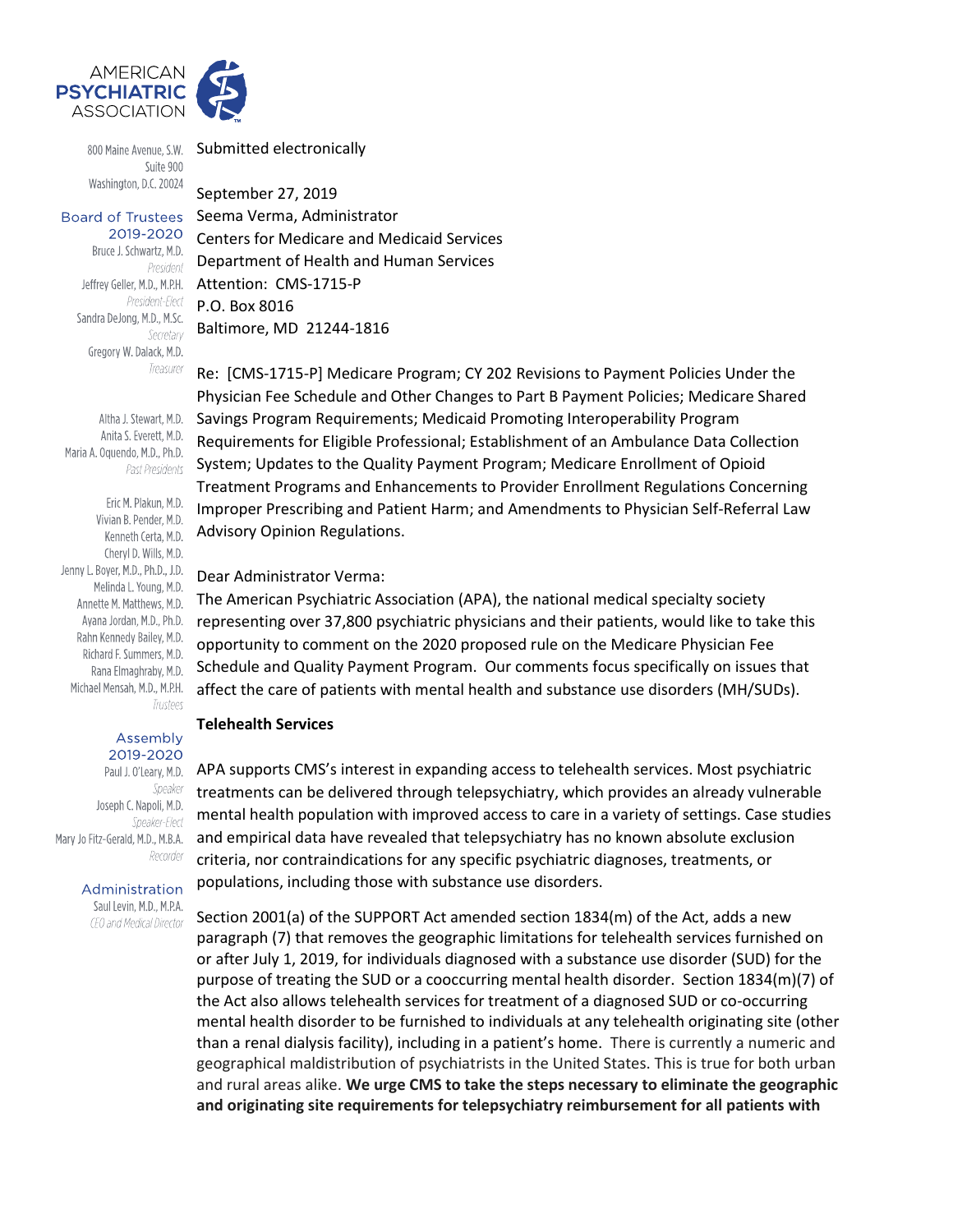**mental illnesses, not just those diagnosed with a substance use disorder.** This would serve to increase access to care for this patient population in urban areas. For instance, many patients diagnosed with a psychiatric disorder may live in an urban area, but within a "transportation desert," or may be required to spend hours riding public transportation for a single appointment. Additionally, eliminating the geographic/originating site requirements would increase access to care for patients with physical disabilities and for patients whose psychiatric diagnosis precludes them from seeking care. Finally, expanding coverage regardless of the patient's physical location would also address the stigma associated with seeking care for mental illnesses in the first place, which often results in patients a) not seeking care or b) not maintaining regular appointments with their psychiatrist. Research has shown that improving access to telepsychiatry services results in improved medication adherence, fewer visits to the emergency department, fewer inpatient hospital admissions, and decreased readmissions, all of which serve to increase patient outcomes and lower costs.

# **Medicare Coverage for Opioid Use Disorder Treatment Services Furnished by Opioid Treatment Programs, and Bundled Payments Under the PFS for Substance Use Disorders**

As an organization that represents front-line physicians who treat patients with substance use disorders, including opioids, APA commends CMS for expanding coverage for services provided to patients with opioid use disorders. For the purposes of this letter we will restrict our comments to the proposals put forward regarding coverage of services provided to patients with an opioid use disorder (OUD). **We do, however, strongly recommend that CMS take steps to address gaps in care for all substance use disorders, including dependence on tobacco, marijuana, and alcohol. APA urges CMS to continue to advance solutions that will improve access to effective evidence‐based treatment, reduce the stigma associated with substance use disorders, and protect safety net programs that offer valuable coverage for individuals and families in need of treatment.**

The following comments can be generalized across both proposals:

- As with other medical conditions, treatment for opioid use disorder should be individualized and comprehensive, based on patient need and severity of illness. The range and intensity/complexity of services varies over the course of the episode. Intensity/complexity does not always correlate to additional time.
- A comprehensive assessment (and re-assessment as needed) as indicated for co-occurring mental health disorders or other physical health conditions is important in establishing and refining a treatment plan and ongoing management of conditions.
- Patients may benefit from different levels of care at different points in their recovery. For example, outpatient counseling, intensive outpatient treatment, or inpatient treatment; for some this is a chronic illness that will require varying levels of care throughout the course of their life.
- Studies have demonstrated the effectiveness of medication for OUD, especially when combined with counseling and other psychosocial therapies.<sup>i,ii,iii</sup> Thus, medication for OUD should be prescribed as part of a comprehensive treatment plan that includes counseling and participation in social supports.

APA also encourages CMS to take steps to minimize barriers to medication treatment by easing prior authorization requirements and making available (via coverage and reimbursement) all FDA‐approved medications for treating substance use disorders, including long‐acting buprenorphine formulations that reduce the risk of relapse and improve adherence. As mentioned previously, the APA supports CMS's efforts to ensure that any proposed benefit plan that would implicitly or explicitly discourage enrollment by beneficiaries in need of these therapies will not be approved. It is imperative to ensure that Medicare beneficiaries have appropriate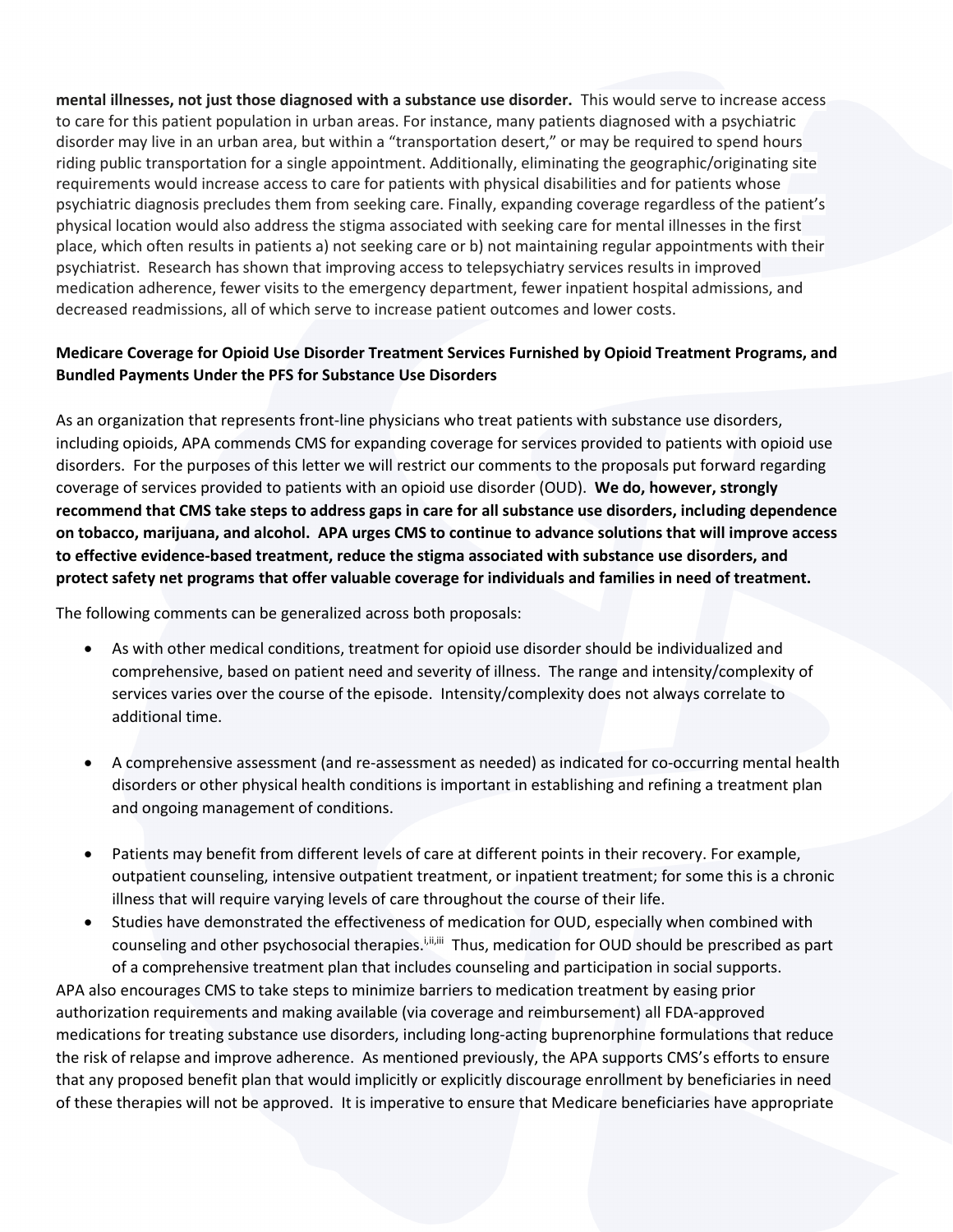access to medication, and we continue to expect Part D sponsors to include necessary products in preferred formulary tiers, and to avoid placing generic drugs indicated for medication in brand tiers. As CMS has noted via guidance documents, the agency will closely scrutinize formulary and benefit submissions with respect to formulary inclusion, utilization management criteria, and cost‐sharing for Part D drugs indicated for treatment.

## **Medicare Coverage for Opioid Use Disorder Treatment Services Furnished by Outpatient Treatment Programs**

**APA fully supports CMS's proposal to create a new coverage category for services provided in the Outpatient Treatment Setting (OTP).** We agree with CMS that the existing SAMHSA certification and accreditation process is sufficient and that no additional conditions for participation are required. We also back CMS's proposal to not impose a limit on the number of weeks patients can remain in treatment; treatment should be guided by patient progress and not by an arbitrary limit. We also concur with CMS's proposal to set copayments at zero, which further reduces the barriers to accessing care. We ask that CMS consider extending that policy to services billed in the OTP that are separate from the bundle.

Given the potential range of services and variation in levels of intensity/complexity, particularly at the induction phase, we suggest a careful analysis of existing data be done to ensure that the service components are appropriate and rates adequate to cover the full cost of care. As CMS points out, private payers, Medicaid, and Tricare have already been paying for some or all of these services. A review of those rates and the range of services covered would be critical to establishing appropriate payment. Further clarification is needed with regard to specific services that can be billed outside of the bundle. For instance, it may be more appropriate to bill using existing evaluation and management codes for specific services, such as the initial evaluation, based on the level of complexity or time spent during the patient encounter.

### **Bundled Payments Under the PFS for Substance Use Disorders**

The APA commends CMS for the proposal that attempts to address gaps in coverage for patients suffering from opioid use disorders while reducing administrative burdens for practices providing medication.

As stated in the rule, the bundle includes overall management of care, care coordination, individual and group psychotherapy, and counseling for office-based OUD treatment. CMS indicates this is based on the belief that monthly-reported codes align better with other care management services such as the behavioral health integration services and sees this as being administratively less burdensome for physicians providing care. As proposed, medications and lab testing would continue to be billed separately.

In reviewing the proposal, our members had a number of questions as to how the bundle would be operationalized. We would appreciate further clarification on the following:

- Given the provision of medication is a medical service, it is unclear from the proposal how medical services should be billed. It appears these services can be billed through the use of traditional evaluation and management services in addition to the billing of the bundle if all other criteria are met. We would appreciate further clarification as to how to account for these services if the remaining services (counseling or therapy) are billed within the proposed bundle.
- Members noted that medication for OUD is provided in a variety of settings by both primary care and specialty care providers. Not all practices include the range of professionals licensed to provide the services as currently proposed and not all services or possible providers are currently paid under the Part B program. Further clarification is needed as to the setting in which these bundled services are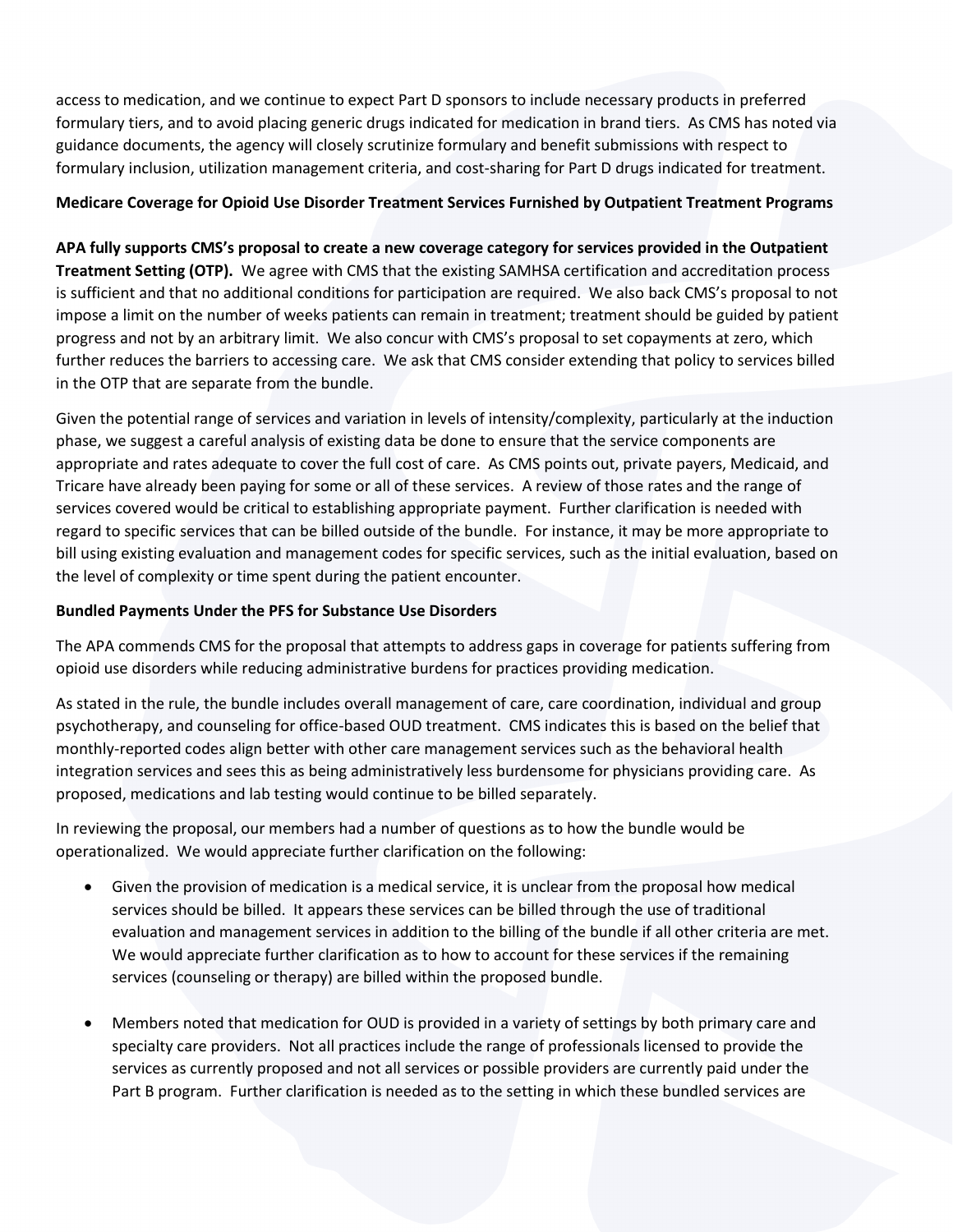most likely to be provided/billed (were these intended for use in intensive outpatient settings or for outpatient practices that provide medication services?). Payment amounts should recognize different types of practice arrangements. CMS should also consider how the bundle would be applied to patients transitioning between levels of care.

- The bundle is based on the Psychiatric Collaborative Care Management (CoCM) codes and includes care management activities as part of the bundled service. It is unclear if other elements of the CoCM services are included, specifically consultations similar to that described in the CoCM codes. Access to relevant consultants would likely be beneficial in increasing the number of physicians treating patients with opioid use disorders, particularly in small practices or rural areas. Clarification as to whether that is included in this proposal is requested.
- The monthly bundle could prove challenging depending on what is minimally required each month. Patient and provider availability may play a role in what services are provided as will patient compliance to their proposed treatment plan. This is further compounded in those instances where care is initiated in the second half of the month. As we have seen with the implementation of the CoCM codes, the time requirements are difficult to meet for those patients enrolled in the program later in the month. Physicians should not be penalized due to the timing of the initial month of care. Further clarification is requested as to what is minimally acceptable within a month in order to bill the service.
- As with existing care management codes, this bundle is billed on the basis of time. We urge CMS to develop reasonable documentation guidelines that reduce the administrative burden associated with time-based billing while ensuring that there is adequate documentation to support the service provided. There also needs to be a mechanism to ensure that appropriate treatment is being provided based on the clinical needs of the patient in a way that addresses concerns about fraud and abuse.
- We have concerns as to how the add-on code for additional time is structured and would like to better understand the billing rationale that indicates that the GYYY3, (*Office-based treatment for opioid use disorder, including care coordination, individual therapy and group therapy and counseling; each additional 30 minutes beyond the first 120 minutes (List separately in addition to code for primary procedure*) can only be billed after the first 120 minutes or 50 minutes or 60 minutes respectively after the GYYY1 (*Office-based treatment for opioid use disorder, including development of the treatment plan, care coordination, individual therapy and group therapy and counseling: at least 70 minutes in the first calendar month*) and GYYY2 (*Office-based treatment for opioid use disorder, including care coordination, individual therapy and group therapy and counseling: at least 60 minutes in a subsequent calendar month)* rather than at the 16<sup>th</sup> minute as is currently done under the CoCM codes. The instruction to bill after the first 120 minutes means that a significant portion of work that is provided is not covered. Existing guidelines for other add-on codes for additional time allow for the billing to begin after reaching the midpoint of the add-on code. We urge CMS to modify this proposal to make it consistent with existing billing guidelines for similar services.

**APA wholeheartedly supports increased access to appropriate evidence-based treatments for patients with opioid use disorders. While we applaud CMS's effort to improve care for this patient population, we view the proposal as a first step that would benefit from clarification on the topics noted above. We also encourage CMS to further study how to incentivize physicians to care for this patient population.** This includes increasing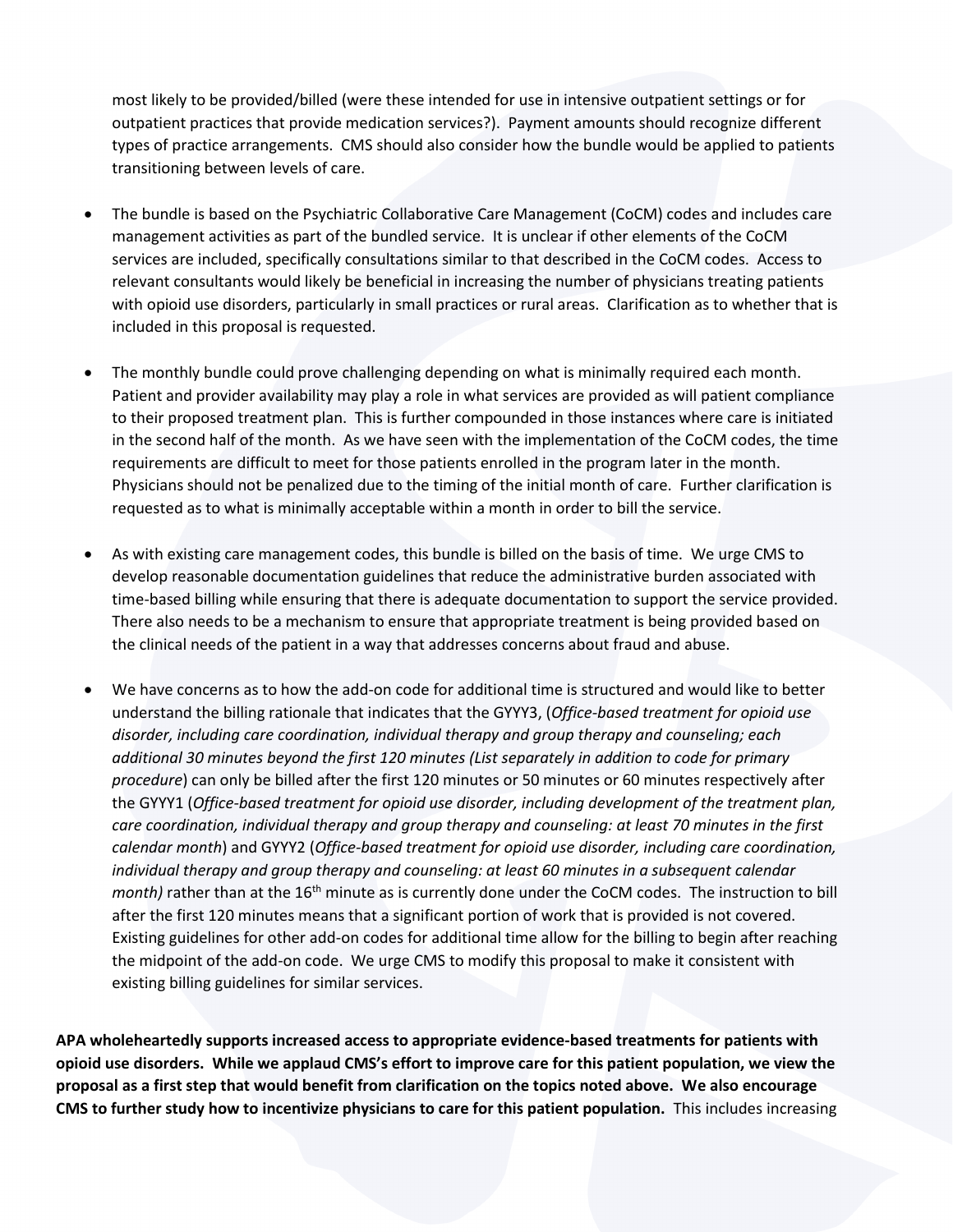the number of physicians trained and willing to treat this patent population, as well as incentivizing those physicians who are already waivered to provide care to more individuals. We welcome the opportunity for further collaboration on this important issue.

## **Rural Health Clinics (RHCs) and Federally-Qualified Health Centers (FQHCs)**

**We concur with our colleagues from the University of Washington's AIMS Center and encourage CMS to provide separate payment for these services in the FQHC/RHC setting.** The existing coding options do not adequately describe the work performed. Appropriate coverage is important in ensuring access to these services in these settings.

## **Physician Supervision for Physician Assistant (PA) Services**

**APA recommends that CMS maintain current regulations that require physician assistants to provide services under the "general supervision" of a physician.** General supervision means that the services of a PA are provided "under the overall direction of a physician," but the presence of a physician is not required when the PA is providing care. At present there are no state laws that allow PAs to practice independently. We believe the definition of general supervision is a broad enough to encompass regulations in those states that have changed the terminology to collaboration rather than supervision, so there is no need to change existing regulations.

## **Review and Verification of Medical Record Documentation**

We applaud CMS for making a concerted effort to reduce administrative burdens through the "Patients over Paperwork" initiative. The documentation changes proposed will streamline communication, and reduce documentation errors moving forward. **APA supports the proposed changes**, which enable physicians, including teaching physicians, to review and verify (sign and date) information documented in the medical record by other members of the treatment team, including residents and students, without having to re-document the information.

### **Care Management Services**

## **Principal Care Management (PCM) Service**

**APA supports CMS's proposal to establish Principle Care Management (PCM) codes that describe care management services for patients with one serious chronic condition.** PCM services will be beneficial to psychiatrists caring for patients diagnosed with one chronic mental illness or substance use disorder.

### **Payment for Evaluation and Management (E/M) Services**

APA commends CMS for their "Patients over Paperwork" initiative, including proactive measures undertaken over the past several years to ease the administrative burdens faced by physicians who provide direct patient care. We applaud CMS for supporting a proposal that makes a meaningful attempt to address the complexities of the current evaluation and management documentation guidelines and coding structure. Psychiatrists are treating an increasing number of complex patients based on advances in population‐based care and a diminishing psychiatric workforce. Approximately 47.6 million in people aged 18 or older in the United States lives with mental illness, and of those, 11.4 million individuals suffer from serious mental illness. Suicide rates have been increasing with more than 47,000 people dying by suicide in the United States in 2017. <sup>iv</sup> This is a fraction of those individuals who have considered suicide. Access to psychiatric care is critically important for individuals whose healthcare is covered by Medicare either because of age or disability.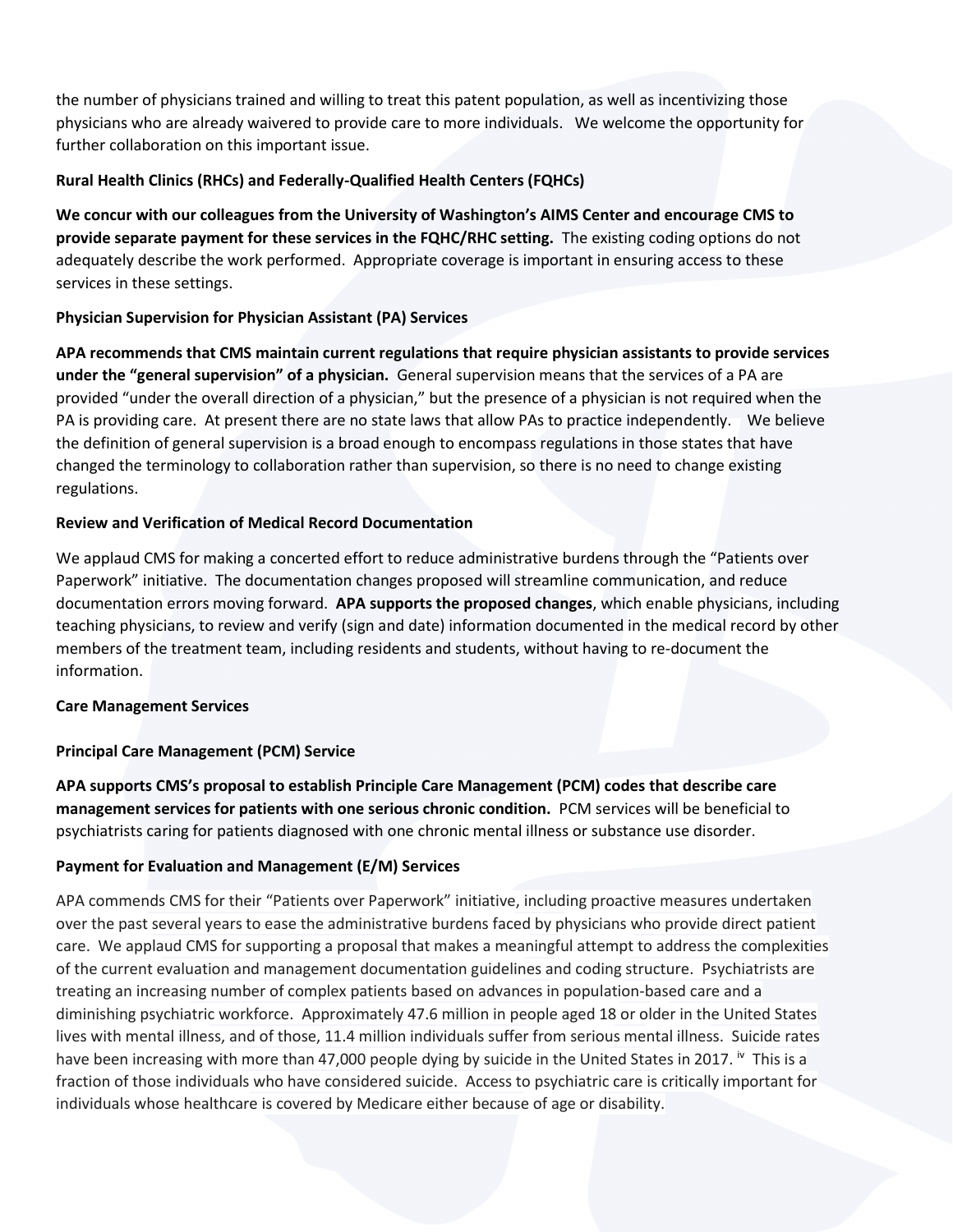We thank CMS for recognizing the need to review and refine payment polices for outpatient evaluation and management services. **We fully support CMS's proposal to adopt, for 2021, the new coding, prefatory language, and interpretive guidance framework that has been approved by the AMA CPT Editorial Panel** and agree that it will be less burdensome, more intuitive, and will focus care and documentation on what is clinically relevant on the date of service. **We urge CMS to finalize (for 2021), the proposal to adopt the RUC recommended values and times.**

# **Medicare Enrollment of Opioid Treatment Programs and Enhancements to Existing General Enrollment Policies Related to Improper Prescribing and Patient Harm**

While we appreciate CMS's concern for patient safety and support CMS's desire to be good stewards of Medicare funds, we do not support CMS's proposal to deny or revoke provider enrollment for any action taken by a state medical board or equivalent entity. This proposal has the potential to further stigmatize individuals suffering from mental health and/or substance use disorders. We ask CMS to clarify if there is evidence that shows a correlation between disciplinary actions taken by state boards of medicine and fraud and abuse within the Medicare program. This proposal has the potential to further stigmatize individuals suffering from mental health and/or substance use disorders. **We urge CMS not to finalize this proposal.**

## **CY 2020 Updates to the Quality Payment Program**

### **MIPS Program Details**

Transforming MIPS: MIPS Value Pathways (MVP) Request for Information

APA appreciates CMS's interest in simplifying the MIPS process by introducing the new MIPS Value Pathway framework, which is focused on improving value, reducing burden, and informing patient choice. As described, the new framework would connect relevant measures and activities across the four performance categories quality, cost, improvement activities, and promoting interoperability – in a way that is relevant to the population of patients the physician is treating. It appears this could take the form of specialty-specific or condition-specific groupings that physicians would potentially find more relevant to their daily practice. Like CMS, we hope that the MVPs will successfully streamline and simplify the current Quality Payment Program rules so that that APA eligible clinicians (ECs) will have a more meaningful experience in measuring and improving the quality of care they provide.

Consistent with CMS's vision, APA supports the development of meaningful quality measures and performance improvement based on evidence-based practice. APA, in partnership with NCQA, received a three-year grant from CMS to develop a number of process and outcome measures for the outpatient setting focused on measurement-based care, evidence-based care, and care experience, which, when complete will increase the number of measures available. In addition, the APA supports CMS's efforts to tailor reporting of quality measures to the provider's clinical practice. The MVP framework re-conceptualizes MIPs to allow for provider choice of which MVP they participate, which will streamline the process and likely improve participation. If adopted, participants would have the option of choosing a specific MVP in which to participate. This will provide eligible clinicians with the opportunity to have greater decision making in their participation, while CMS is assured that data collected will be analyzed to demonstrate care variation and compare improvements among appropriate eligible clinician populations. We also think that on the basis of their participation in MIPS or MVP, a simple attestation by the physician should be sufficient to meet the requirements for interoperability. This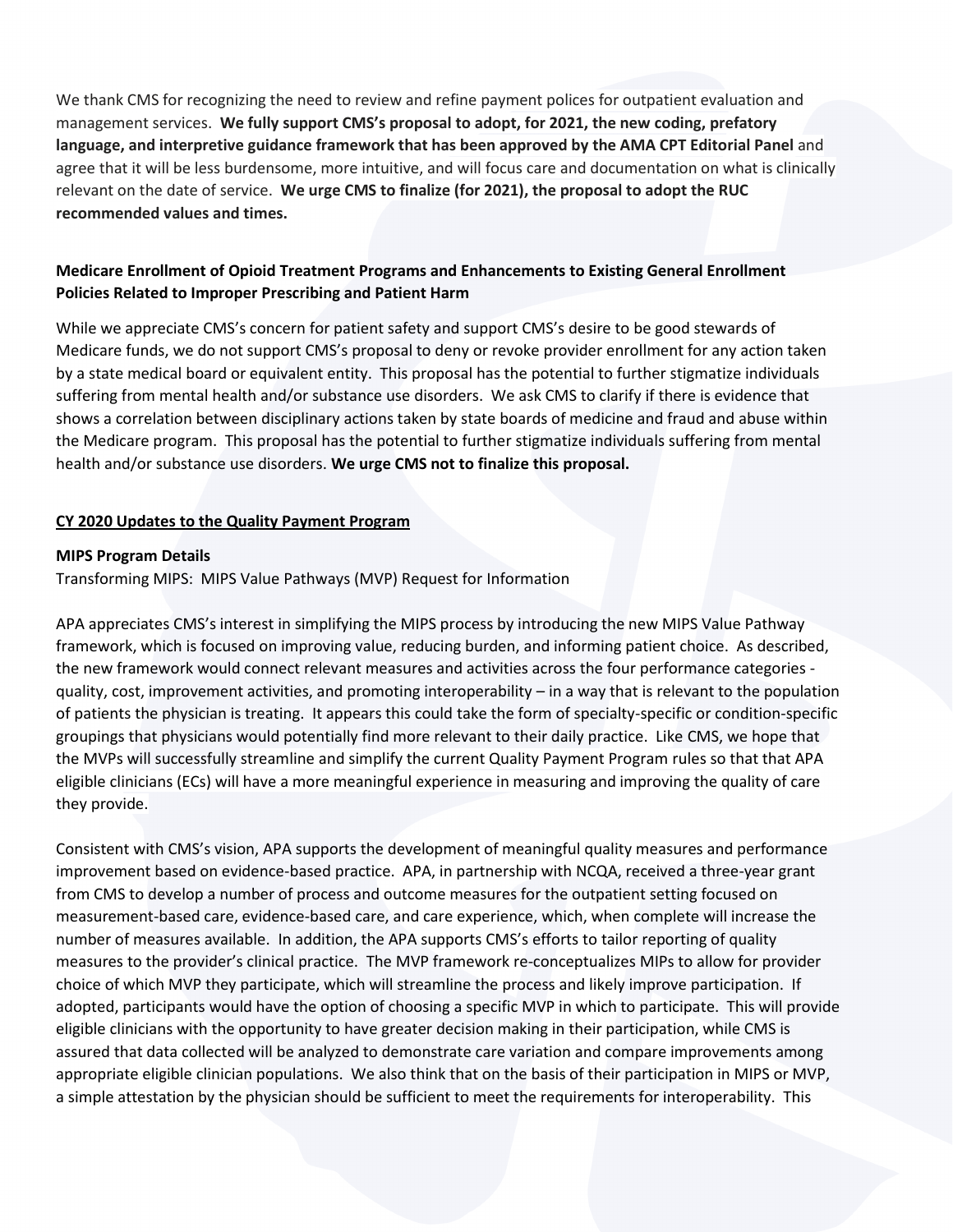would reduce the administrative burden and potential barriers to participation associated with that component. Consideration of additional incentives to encourage greater interoperability beyond the minimal level required for reporting could help move a physician or group of physicians along the continuum.

In addition, should CMS choose to move forward with the implementation of the MVP framework, we recommend that additional analyses be done to develop and further refine cost measures that are appropriate for persons receiving care for mental illness. As stated in our March 29, 2019, letter to CMS, we have serious concerns about the structure and attribution methodology of the draft measure for Psychosis and Other Related Conditions. We also agree with other stakeholders who have reported similar problems with the Total Per Capita Cost (TPCC) and Medicare Spending Per Beneficiary (MSPB) measures already in place. Each of these measures holds physicians accountable for costs beyond their control. If this framework moves forward we strongly urge CMS to pilot test **the proposed MVP (without penalty to the physician), including the individual cost measures, to better understand the impact these components have on controlling costs and/or improving care; as well as identifying any unintended consequences related to use of the measure. CMS can use the data to analyze the relationship among the three components (quality measures, cost measures, and improvement activities) and determine the impact, if any, these have on improving care.** This data will be critical to understanding if a MVP is feasible and will not cause harm in the behavioral health care arena.

Given that the proposal provides a general framework rather than a detailed plan, and in light of the concerns expressed above, the **APA encourages CMS to consider a longer implementation timeline to allow for testing, data collection, and analysis as well as educational outreach to physicians on their participation options. We ask CMS to include relevant stakeholders including psychiatrists and the APA in the development process (both for the specifics of the overall framework as well as for the development of the individual measure sets) from the beginning to provide both clinical expertise and information on the practical realities of implementing this framework.** Access to and review of specialty-specific data sets will be an important component in the development of relevant MVPs. We encourage CMS to create a mechanism to share data in a meaningful way to assist in the development and maintenance of MVPs. This could begin with a review of existing data sets in an effort to identify and prioritize the clinical areas or patient populations for which the development of an MVP is best suited (i.e., sufficient data regarding individual components, overall impact on quality care or cost).

### **MIPS Performance Category Measures and Activities**

#### Quality Performance Category

Given the potential development and implementation of an alternative MIPs reporting framework, we strongly support making minimal changes to MIPS in the coming year. In particular, we ask CMS to maintain the current quality performance category weight (45%) and data completeness rates (60%) at the 2019 levels to encourage participation and steady rates of data collection in light of the potential for a new MIPS reporting framework. We support maintaining the low volume threshold and ask that this be applied to the MVP program as well. We ask that CMS be judicious in removing measures currently available for use in the program. Consistency provides physicians with a stable reporting methodology, allows for benchmarking across multiple years and eases the burden (cost and time) of having to adjust to multiple changes on an annual basis. APA members have raised concerns about the insufficient number of measures available that are relevant to their practice. We ask CMS to be both mindful of the impact removing any measure has on the ability of a physician to report and to remove requirements that force physicians to report a quality measure simply for the sake of meeting a reporting requirement (i.e., six measures, all in a specialty measure set). Eligible clinicians should be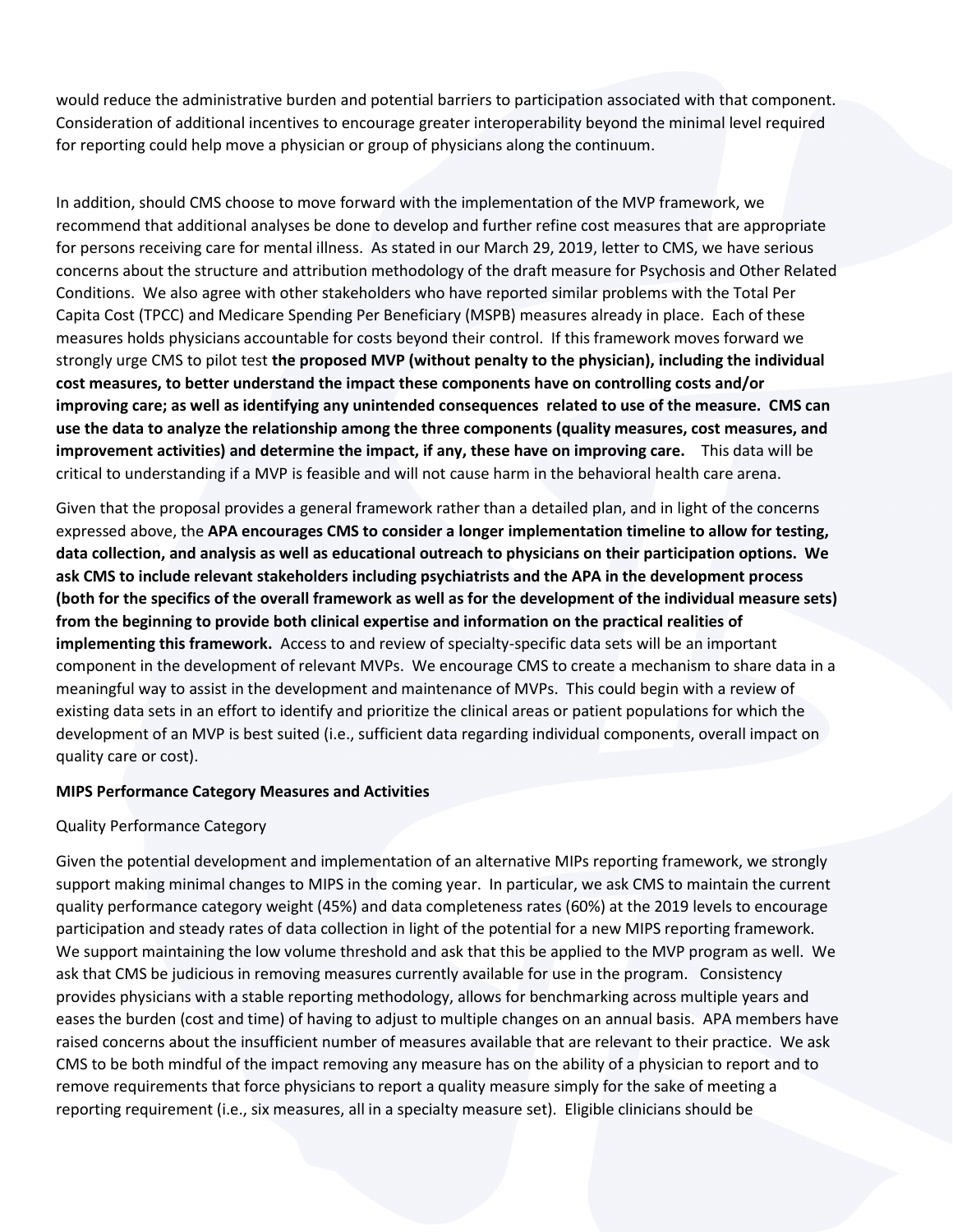incentivized to select measures that align with the actual scope of a patient encounter. This promotes use of more meaningful measures as well as identifying measures with greater utility in clinical practice.

Updates to the MIPS Specialty Measure Sets for 2022 Payment

APA supports the inclusion of various behavioral health quality measures within the specialty measures sets. However, we do have some questions based on measures that were included within some, but not other, measure sets.

**B.6 Family Medicine and B.7 Internal Medicine Sets** both include several quality measures that address mental health and substance use disorders. Given the high rates that patients are assessed or treated for these conditions, we are curious as to why Q# 107: *Adult Major Depressive Disorder (MDD): Suicide Risk Assessment* and Q# 391: *Follow-Up After Hospitalization for Mental Illness (FUH)* were excluded from both measure sets. This is concerning considering the other quality measures included in these sets address MDD as other serious mental illnesses. **We recommend the inclusion of these quality measures (Q# 107 and Q# 391) within both sets since the omission of these measures presents a threat to patient safety.**

**B.8 Emergency Medicine Set** includes Q#107: *Adult Major Depressive Disorder (MDD): Suicide Risk Assessment*, however, it does not include any other quality measures for mental or substance use disorders**. Given the rise in adolescent suicides, we recommend the inclusion of Q# 382:** *Child and Adolescent Major Depressive Disorder (MDD): Suicide Risk Assessment***. We further request clarification on why other mental and substance use disorder measures were omitted from this set.**

**B.14 Pediatric Medicine and B.19 Mental/Behavioral Health Sets** both *include* Q# 366: *ADHD: Follow-Up Care for Children Prescribed Attention-Deficit/Hyperactivity Disorder (ADHD) Medication*. APA continues to remain concerned by this measure's use in the HEDIS measure set, as well as in the MIPS quality performance category since it was first adopted into the program.

The measure's specifications for medication follow-up visits are not consistent with standards issued by the Drug Enforcement Administration (DEA). The statement addressing Schedule II controlled substances is included in the DEA publication, "Practitioner's Manual an Informational Outline of the Controlled Substances Act 2006." This document, developed to assist physicians "and other registrants authorized to prescribe, dispense, and administer controlled substances in their understanding of the Federal Controlled Substances Act and its implementing regulations as they pertain to the practitioner's profession." According to the Practitioner's Manual, issuing multiple prescriptions for Schedule II controlled substances, such as stimulants, cannot exceed more than a total 90-day supply of Schedule II drugs, and each prescription is limited to 30 days." In contrast, this Core Set measure includes a minimum requirement of two additional follow-up visits (which could include one being a telephone contact) within the first nine months of prescribed stimulant medication. APA's Council on Quality Care, comprised of national leaders in quality measurement, raised serious concerns about the frequency of medication safety monitoring visits for children prescribed Schedule II drugs. Details are summarized in a Letter to the Editor in the *Journal of the American Academy of Child and Adolescent Psychiatry<sup>v</sup>* , which was signed by six members of APA's Councils on Quality Care and Children, Adolescents, and their Families.

In addition, the Continuation Phase is restricted to a small proportion of children who have relatively long term, continuous adjudicated pharmacy claims for stimulant medication. Interpretation of these data is problematic because a large proportion of children are not included in the denominator for the Continuation Phase. In short, the relatively high rate of stimulant treatment non-adherence, a potential target for quality improvement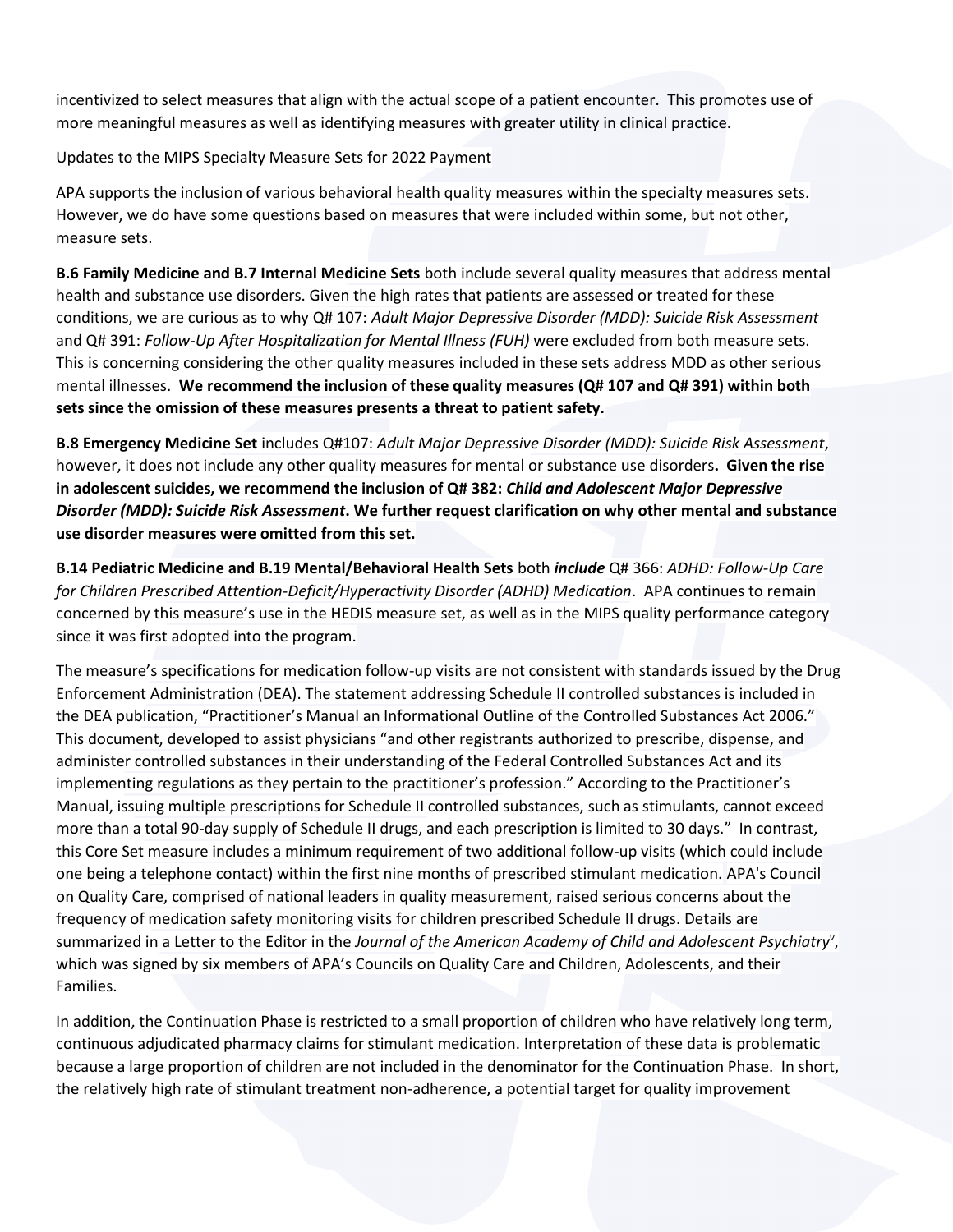especially among low-income children, is not transparently reported. Further, while APA supports CMS's implementation of quality measures endorsed by NQF, this measure was endorsed for meeting NQF's scientific acceptability criteria using data at the health plan level but not at the individual or provider level, which would be more applicable for use by CMS. Among states reporting adherence to this measure, rates vary widely and approaches to measure and publicly reported adherence rates are not standardized. $v_i$ 

**Together, these concerns support our recommendation that this measure be removed until revised** to improve the frequency of in-person (or by telehealth) medication follow-up visits, clearly specify rates of stimulant medication non-adherence, develop a more standardized approach for measuring and reporting adherence, and to test data that establishes the relationship between measure adherence and meaningful clinical outcomes.

## **B.19 Mental/Behavioral Health Set (continued)**

APA strongly supports inclusion of measures related to the identification and treatment of depression as part of the quality measures program. Depression remains a major public health issue that directly or indirectly affects a significant fraction of the population annually and during their lifetimes. It is associated with substantial days lost to disability and increased rates of suicide as well as in increased costs and the worsening of outcomes related to other health conditions. Despite these major impacts on health, depression continues to be underrecognized and under-treated.

## **APA is concerned by the proposed removal of the Q#325:** *Adult Major Depressive Disorder (MDD):*

*Coordination of Care of Patients with Specific Comorbid Conditions.* With APA's role as steward of this measure, clinical experts responsible for the oversight of quality measures at APA maintain this measure's importance in assuring the delivery of high-quality care for those with MDD and medical comorbidities.

We appreciate the stakeholder comments shared as part of the rationale for the measure's proposed removal. We understand the concerns regarding the burden imposed on "clinicians to retrieve specialists' reports for all patient visits." Since this measure is to be reported no more than one time during the performance year, APA will work with its measure development team and clinical experts to determine whether this is a minimal change to the measure's technical specifications, or if this will require a more substantive update.

We disagree with the assertion that this measure is duplicative to Q# 374: *Closing the Referral Loop: Receipt of Specialist Report***.** To meet Q# 374's numerator, a referral must occur. Without a referral, a report is not sent, no matter the reason for the encounter. Further, Q# 374 is strictly applicable to the initial encounter. The specifications do not include communication between the clinicians at future follow-ups. In contrast, Q# 325 is intended to capture communication regarding patients treated for MDD and a comorbid condition over time. Considering the comments detailed above, APA plans to review the specifications for Q# 325 to determine a plan that will reduce the burden imposed by the measure. However, given the differences between these measures, and the need to ensure that those with serious mental illness, like MDD with comorbid medical conditions, maintain care from both clinicians, we strongly recommend that this quality measure remain in the Mental/Behavioral specialty measure set.

**APA strongly suggests that measures Q# 371: Depression Utilization of the PHQ-9 Tool and Q#411: Depression remission at Six Months be retained in addition to Q# 370: Depression Remission at Twelve Months.** Although Q#370 would seem to encompass measures Q#371 and Q#411 and make them superfluous, there are significant advantages to retaining all of these measures.

Given the current fragmentation of the health care delivery system and the infrequency with which most individuals are seen by their physicians, it is essential to incentivize use of measures such as the PHQ-9 on a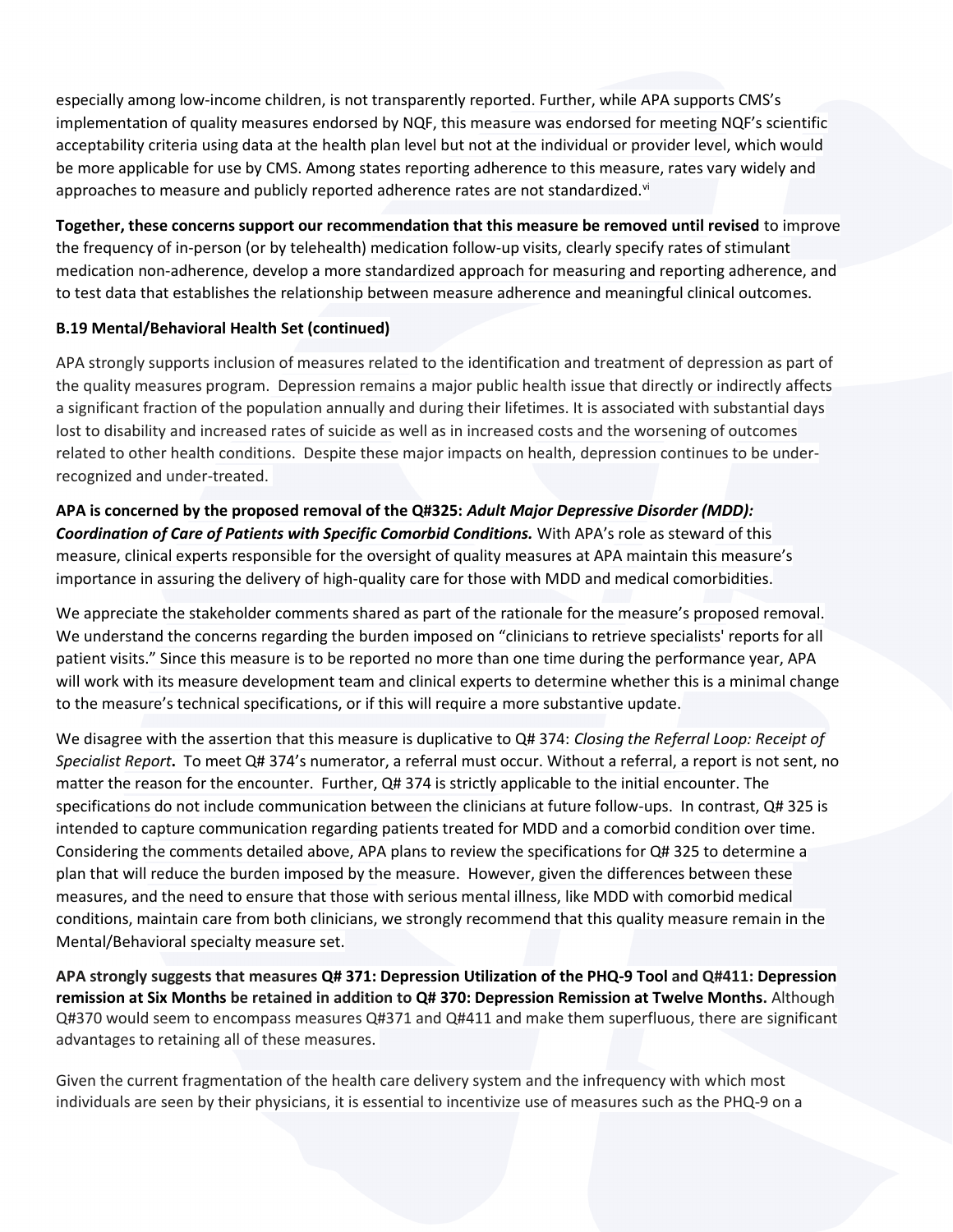regular basis. Measure Q#371 Depression: Utilization of the PHQ-9 Tool accomplishes this goal. In addition to helping clinicians identify depression when it is present, administration of the PHQ-9 helps clinicians determine the severity of the patient's depression and can help guide decision-making, even if the patient's depression is not in remission. The PHQ-9 also includes a question related to suicidal ideas, which is an important element of assessment, independent of whether an individual meets other criteria for depression, particularly with the continued increase in suicide rates nationally. Retaining measure Q#371 will give clinicians appropriate credit for making the PHQ-9 a routine and integral part of their workflow and will foster enhanced screening for depression and suicidal ideas as well as ongoing assessments of depression severity to guide measurementbased care.

APA also recommends retaining measure Q# 411: Depression Remission at Six Months, which assesses remission of depression at 6 months. The rationale for removing this measure quotes the APA's practice guideline on treatment of patients with MDD in noting that relapse is common in the initial 6 months after depression remission and in providing a definition of continuation therapy. While these quotations are accurate, they do not support a rationale for removal of this measure. The measure of depression at 12 months (measure Q#370) includes individuals who are seen and have a PHQ-9 completed within 30 days (+/-) of the 12-month time point. This may not capture all patients who have been treated for depression (e.g., patients seen by a psychiatrist who have remitted and then returned to their primary care physician for ongoing care). Clinicians who do not typically follow patients themselves for a full 12-month period may choose not to report this measure rather than be penalized for a measure that incorporates an arbitrary 12- month time point. Having a 6-month measure available in addition to a 12- month measure also has the advantage of incentivizing more rapid detection of a clinical change in symptoms of major depression, building additional capacity to adjust evidence-based treatments to treat or continue to support remission. This enhanced capacity to provide measurement-based care is significant because major depression is a chronic, debilitating disorder with substantial risks (e.g., suicide, substance abuse) and societal costs (i.e. academic underachievement, unemployment).

APA continues to support, in alliance with our medical and social work colleagues, quality measures to monitor adherence to antipsychotic medication for persons with serious mental illness. (Q#383 Adherence to Antipsychotic Medications for Individuals with Schizophrenia found in the core measure sets for Family Medicine, Internal Medicine, Mental Health, and the set proposed for Social Work). However, improving antipsychotic medication adherence without also improving medication safety monitoring is insufficient and may increase risk of undetected metabolic syndromes in children and adults. Thus, we strongly advocate for use of the NQF-endorsed measures related to monitoring risk of diabetes and cardiovascular disease (NQF Q#1932, 1933, 1934), with priority placed on Q#1932, which proactively screens for diabetes among persons with schizophrenia or bipolar disorder on antipsychotic medication.

**B.18 Neurology Set** includes several measures that MIPS participating psychiatrists implement within their practice. Further, APA is co-measure owner of the following measures within this specialty measure set, which includes the following measures:

- Q# 283: *Dementia Associated Behavioral and Psychiatric Symptoms Screening and Management*,
- Q# 286: *Dementia: Safety Concern Screening and Follow-Up for Patients with Dementia,*
- Q# 282: *Dementia: Functional Status Assessment*, and
- Q# 288: *Dementia: Education and Support of Caregivers for Patients with Dementia.*

Unfortunately, **APA is not referenced as a measure steward alongside the American Academy of Neurology. We request this edit is updated with the final rule.**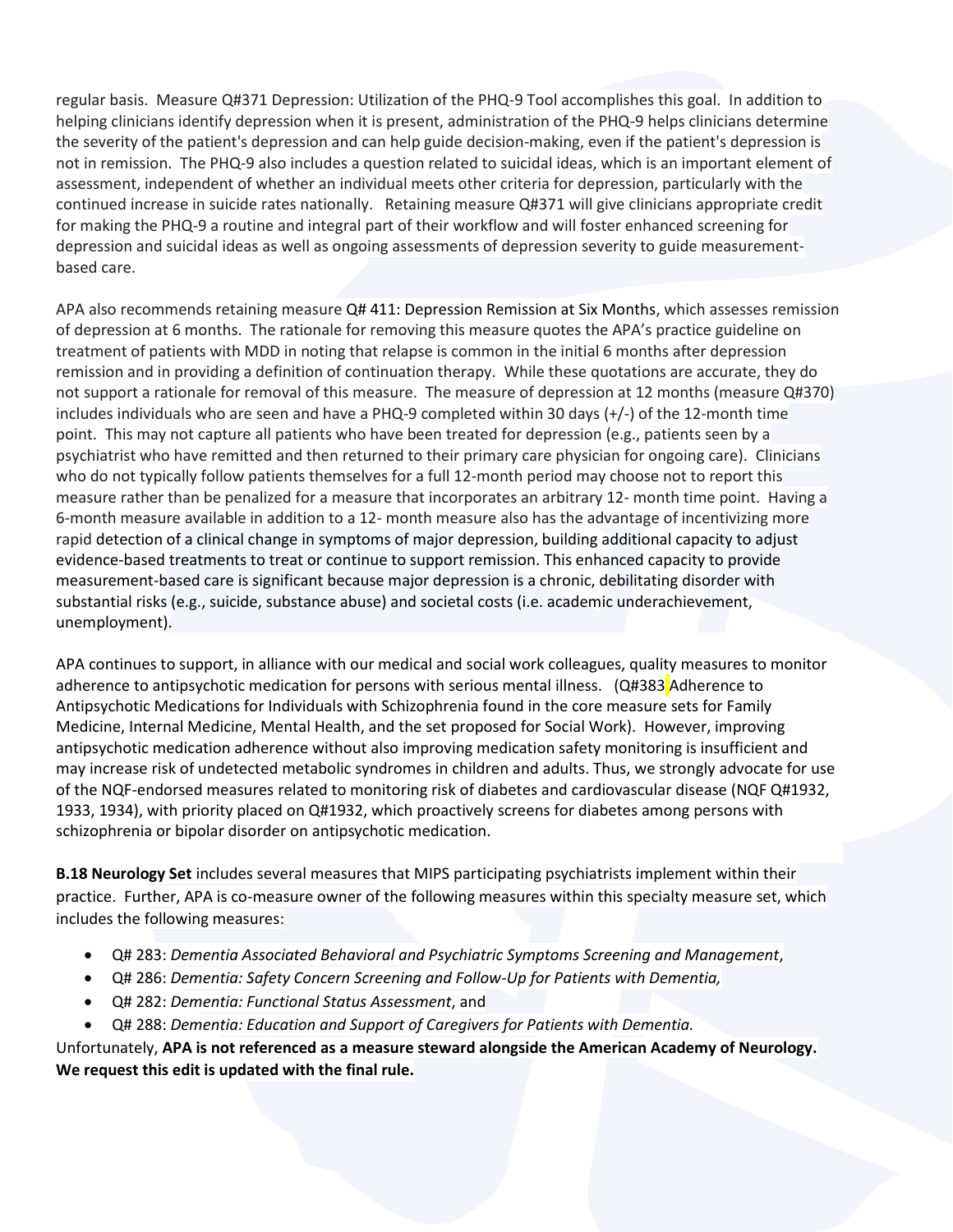APA does not support the removal of Q# 131: *Pain Assessment and Follow-up*. The statement that this measure may have the unintended consequence of encouraging excessive prescribing greatly fails to acknowledge the complex situation that led to the opioid crisis in the US. The APA believes this measure should be maintained given the large population (approximately 100 million) of Americans who live with chronic pain. The measure focuses on appropriate follow-up, which is not limited to medication use. Additionally, the expansion of the measure to include patients with severe incapacities, including dementia, is needed for psychiatry. A separate measure maintained by the American Academy of Neurology (AAN) and APA specifically addressing pain for patients with dementia could be retired given this measure's proposed expansion to include those who are nonverbal.

APA does not support the removal of Q# 282: *Dementia Functional Status Assessment*. The proposed duplicative measure Q# 182: *Functional Outcome Assessment* focuses on the use of physical therapy tools and as such is not applicable to this patient population. It is APA's opinion that the barriers to available tools prevent the measure from being broadly used by psychiatrists. The AAN and APA remain committed to measure harmonization and expanded the denominator to include physical therapy and occupational therapy as a result.

APA does not support the removal of Q# 288: *Dementia Education and Support of Caregivers for Patients with Dementia*. CMS has indicated an overlap with the safety concern screening and follow-up for patients with dementia measure. However, the measure numerators are substantially different warranting use of both measures in MIPS. The safety measure is intended to ensure appropriate follow-up is taken to remove and address patient concerns that may lead to unintended injury of patients and caregivers. The education measure is intended to address the risk caregivers face regarding their own mental health as a result of caring for patients.

### **Cost Performance Category**

**We encourage CMS to maintain the current cost measure category weight (15%) at the 2019 levels.** This will provide an opportunity for CMS to address the concerns raised by multiple stakeholders regarding methodology while not further penalizing physicians, including psychiatrists, as they try to understand and respond to the feedback they have received. Time is needed to identify ways to further refine the attribution methodology to ensure that physicians are not held accountable for costs of care that are beyond their control. We urge CMS to use the data currently available on the existing cost measures to better understand if the measures are accounting for costs appropriately and, further, to understand how costs may or may not impact quality before adopting additional measures. The MVP framework, if adopted, could offer an opportunity for a more targeted approach.

### T**otal Per Capita Cost (TPCC) and Medicare Spending Per Beneficiary (MSPB) Measures**

**We agree with the American Medical Association in asking that the TPCC and MSPB measures be removed from the MIPS program until concerns about the underlying methodology and validity of the measures are addressed.** The MVP framework could provide an opportunity to pilot test new cost measures on a smaller scale and in such a way that they are validated and actionable.

### **Request for Comments on Future Potential Episode-Based Measure for Mental Health**

As previously stated in our March 29, 2019, letter to CMS, we have serious concerns about the draft episodebased cost measure for psychosis and other related conditions. As currently constructed, the measure could have a significant negative impact on the provision of mental health services to the most vulnerable segment of our patient population. This measure, as likely others, raises important questions related to the appropriate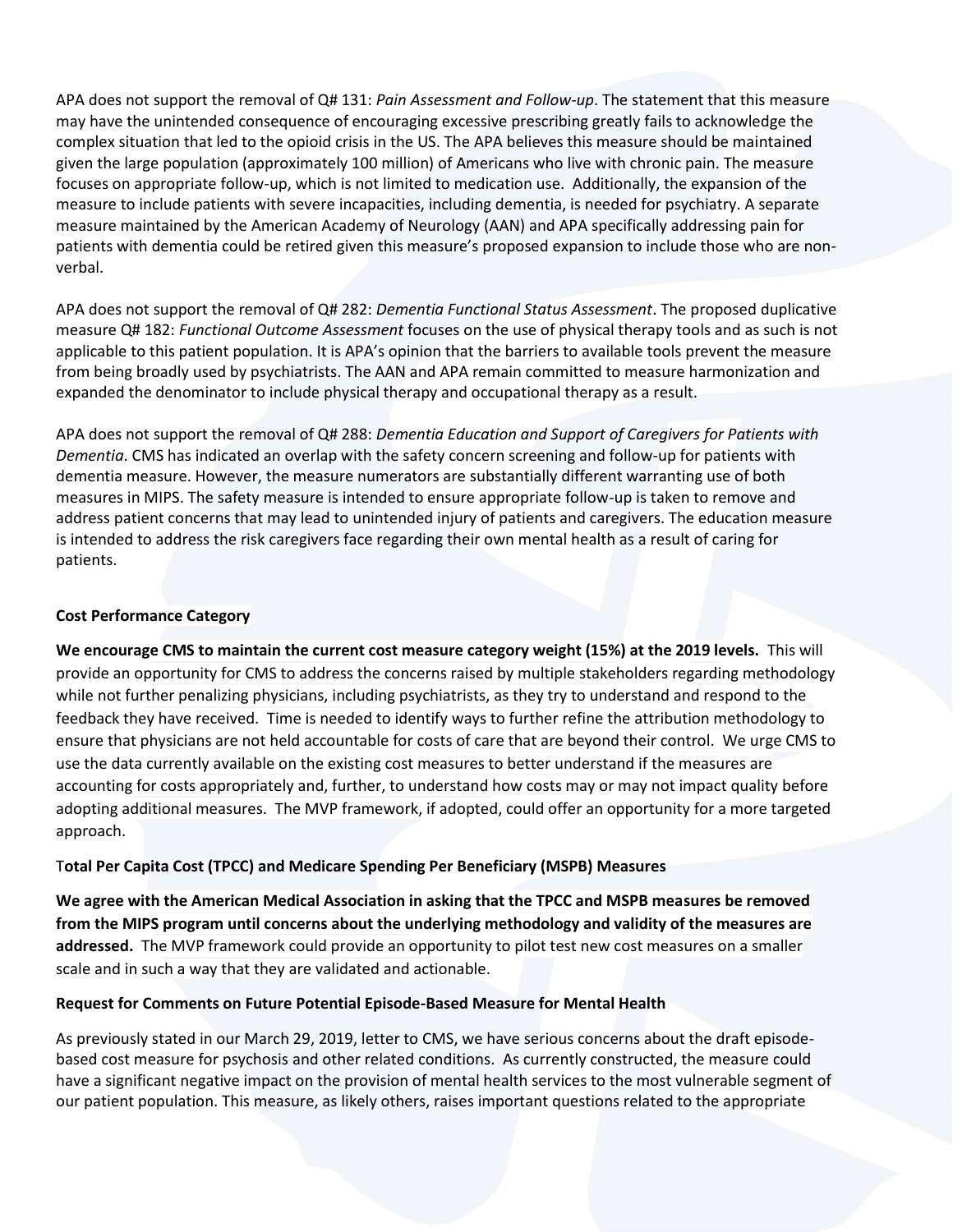follow-up window for an episode of care and adjustment for clinical complexities and social determinants of health that perpetuate disparities.

It appears that the approach used for the development of this measure is the same used in the development of the other episode-based cost measures that target medical conditions such as follow-up after discharge from a common orthopedic surgical procedure. In these case scenarios it is likely that the physician rounding in the inpatient setting will also see the same patient in his/her outpatient office (or group practice). To hold inpatient psychiatrists responsible for access to and timely follow-up outpatient care for persons with psychotic disorders is not appropriate. While inpatient psychiatrists do their best to treat patients in a way that will prevent rehospitalization, there is no recognition in the proposed measure that the inpatient psychiatrist rarely serves as the provider for follow-up outpatient care. As a result, and similar to the concerns noted regarding the TPCC and MSPB measures, individual psychiatrists are being held accountable for costs beyond their control.

Successful transitions from inpatient care to the community often demand navigating a complex, fragmented health care system. In its December 2017 report, *The Way Forward: Federal Action for a System That Works for All People Living with SMI and SED and Their Families*, the Interdepartmental Serious Mental Illness Coordinating Committee included recommendations for providing "a comprehensive continuum of care for people with SMI and SED." National recommendations for a comprehensive continuum of care have yet to be established. In addition, the challenges to transition from inpatient to outpatient care are often accentuated for persons suffering chronic psychotic disorders. Influential patient-level factors include lack of primary supports, absence of an ongoing relationship with an outpatient provider prior to admission, clinical comorbidities (i.e., cooccurring substance use disorders, atherosclerotic cardiovascular disease), and disproportionately high negative social determinants of health (i.e., poverty, unemployment, housing and food insecurity, stigma). At the system level, this vulnerable population faces greater barriers that have a well-established negative impact on the cost and availability of care ---inadequate insurance coverage, a fragmented system of care, and lack of access to specialty care. This includes a lack of an intermediate level of care, due in part to lack of coverage, that is similar to rehabilitation settings (step-down care) that exists for patients discharged for medical conditions. This transition is further complicated by the maldistribution of outpatient mental health services, which often hinders the patient's ability to receive timely follow-up treatment.

Also, traditional case management services often do not adequately meet the needs of individuals with severe mental illnesses who are transitioning from inpatient to outpatient care. Additional work, including consideration as to how accountability for this interaction can best be attributed and measured needs to be done to build on what we know now and identify best practices that can be effectively implemented. More research needs to be done to identify the components necessary to increase successful transitions and begin to make a meaningful impact on the cost of care. Vii, Vili, ix

As currently constructed, this measure would be more appropriate for the measure to be applied to a health system or managed care organization and not to an individual physician. This may be why members of the technical expert panel convened to review the measure were supportive; many were from large systems that are more readily able to impact care across settings in a meaningful way.

Regarding the reference to parity, the Mental Health Parity and Addiction Equity Act (MHPAEA) does not apply to Medicare. Even if it did, there is nothing that requires that something must be done for mental health/substance use because it has been done for medical/surgical. In fact, it is the reverse - you cannot do something restrictive for mental health/substance use that you do not restrict for medical/surgical. Parity offers absolutely no policy basis, rationale, or support as proposed here.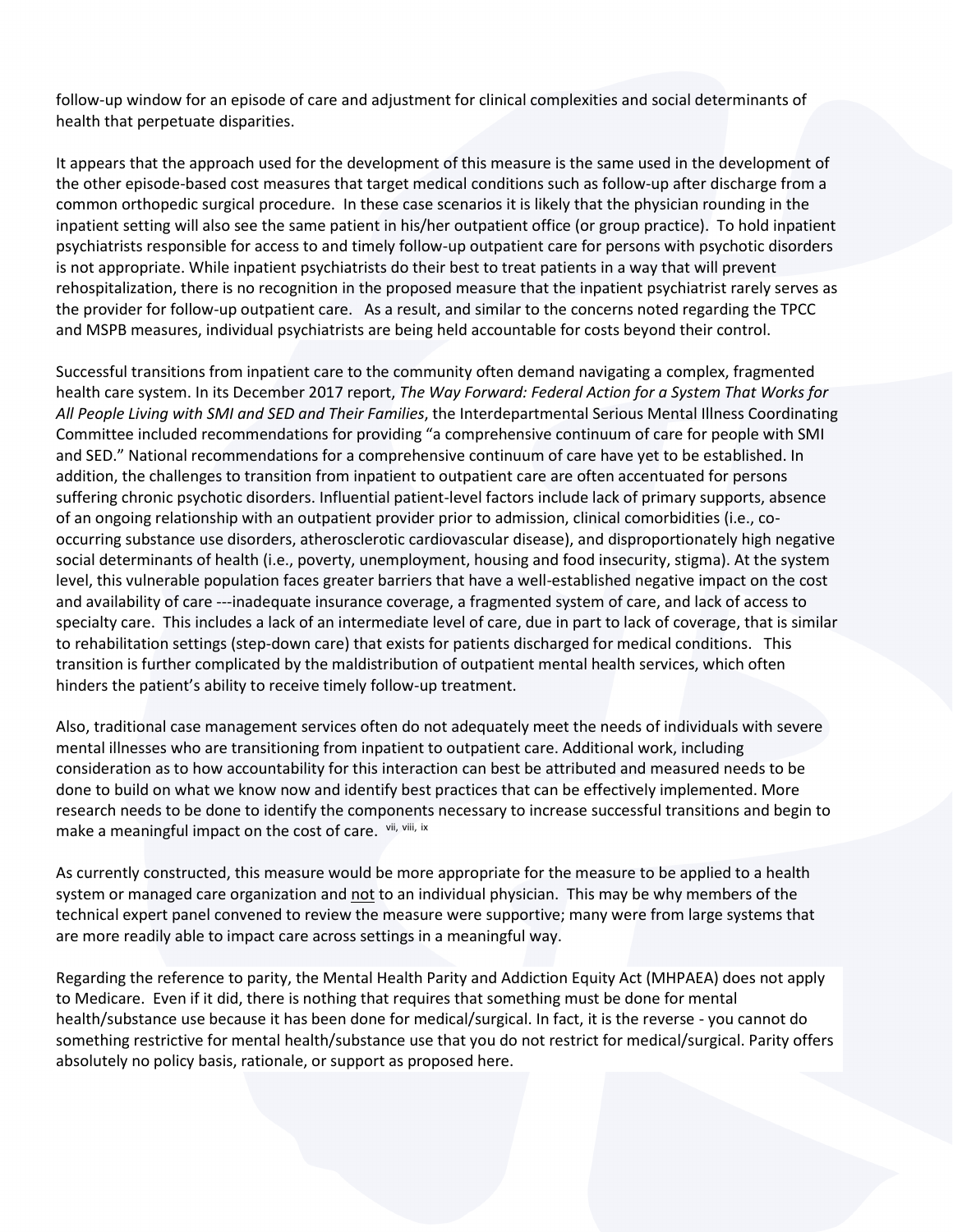While the development process put in place by CMS and Acumen, LLP, to define the measure set has been collaborative, the lack of relevant key stakeholders (i.e., social workers, psychiatric nurses, care managers) to represent the individuals who play a significant role in the transition process may have contributed to the measure's failure to account for the complexities of post-hospitalization follow-up. There is also a lack of evidence supporting the scientific acceptability for the measure in the field testing. No preliminary findings using existing publicly available data sources to support the reliability or validity of this measure are reported, a requirement when applying for NQF endorsement.

We support CMS's vision to implement measures for which adherence drives improvement in care, however large-scale use of this measure is premature and as currently specified the episode of care costs for psychosis cannot be attributed to the provider or even hospital. **We urge CMS not to implement this measure given the inappropriate attribution methodology, inadequate stakeholder input, insufficient evidence of scientific acceptability, and the lack of support from NQF.** We welcome the opportunity to partner in future research or demonstration projects that would allow for the identification of more appropriate cost measures related to mental health. To start, the MVP framework may provide an opportunity to pilot test new cost measures on a smaller scale and in such a way that they are validated and actionable. We look forward to working collaboratively with CMS to improve the quality of mental health care for persons across the lifespan.

### **Promoting Interoperability**

The APA acknowledges the success of the HITECH Act and the original Meaningful Use program in incentivizing the adoption of electronic health record (EHR) systems into practice, especially among hospitals. The APA also appreciates CMS's commitment to reducing administrative burdens associated with EHR adoption and utilization with respect to the MIPS program and supports CMS's commitment to do so for inpatient and critical access hospitals through this IPPS proposed rule.

As the APA has detailed extensively in previous letters, the focus on true interoperability—rather than on arbitrary, measure reporting thresholds with respect to EHR use—should remain the cornerstone of the Medicare EHR Incentive Program. As such, the APA appreciates the current proposed rule's emphasis on using EHRs to promote interoperability, as well as the overall reduction of mandatory reporting thresholds.

**First, the APA supports the performance-based approach to determining eligible professionals' scores on Promoting Interoperability**. While questions remain about the direct correspondence of these activities with improved patient outcomes, the revised scoring methodology for reporting year 2020 (RY 2020) will allow psychiatrists to pick-and-choose among measures that best meet their strengths with a focus on health-data exchange, patients' access to their records, and open Application Programming Interfaces (APIs) to facilitate the movement of patient data across systems. Many CEHRT systems used by psychiatrists do not directly mirror psychiatric care workflows, so offering psychiatrists some the ability to select those measures most germane to them is appreciated.

Similarly, the APA also appreciates the efforts of CMS over the past several reporting years to reduce administrative burdens within the EHR Incentive Program that have been time-consuming or otherwise not truly aligned with the meaningful use of EHR systems in general. **The APA appreciates that the scoring methodology in this proposed rule takes into consideration that eligible professionals are not always able to have their patients engage with the EHR, thereby allowing for the scoring of the different objectives and embedded measures to be weighted accordingly.**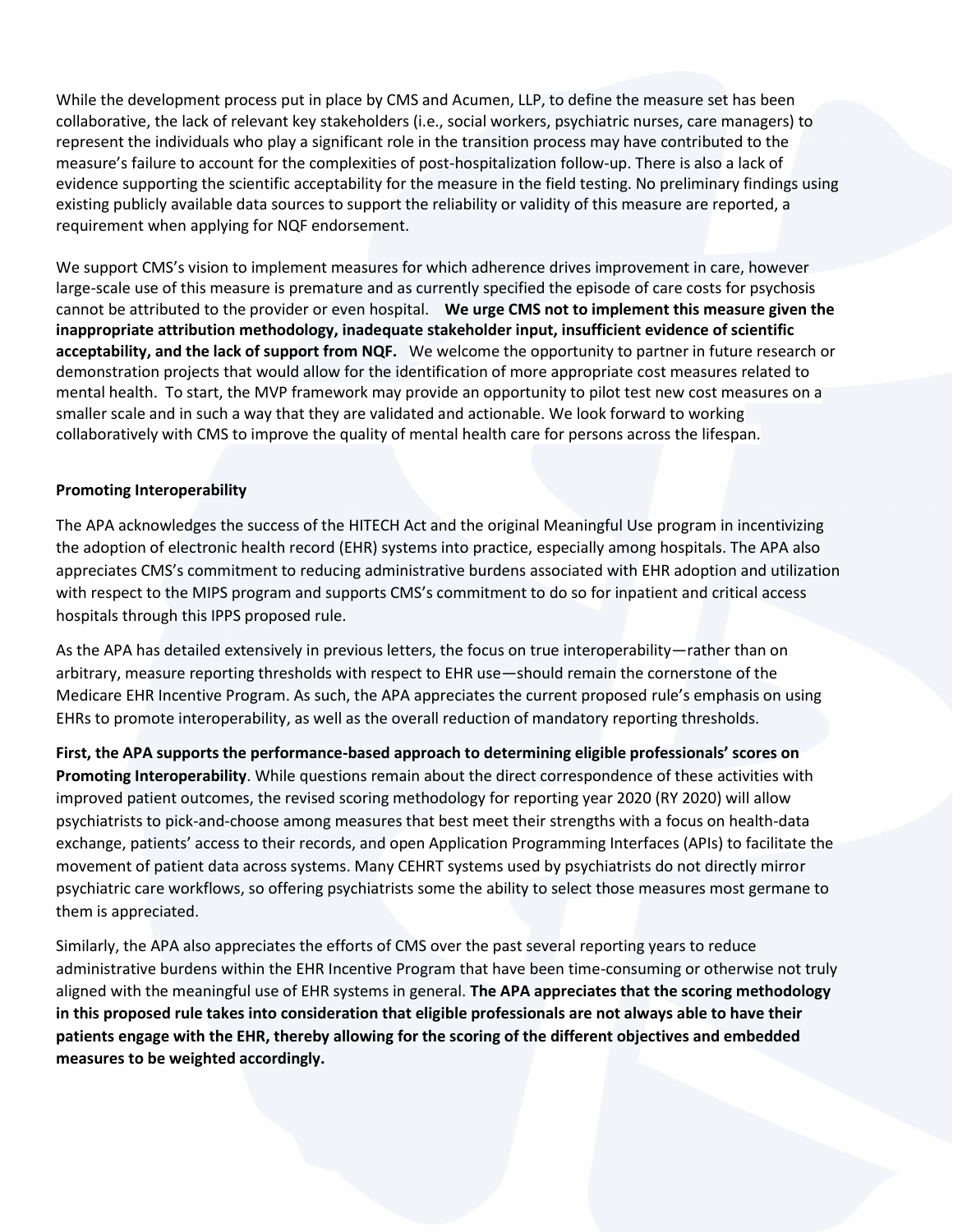Finally, some psychiatrists may find the remaining measures (e.g., Supporting Electronic Referral Loops by Sending Health Information; Provide Patients Electronic Access to their Health Information) challenging due to the unique nature of psychiatric workflows. **The APA appreciates the proposed rule's elimination of many of the arbitrary thresholds and administrative burdens associated with these types of reporting activities required under the current reporting program. The APA also supports removal of the "Verify Opioid Treatment Agreement" measure, as we suggested in our previous letter for RY2019We also support keeping the Query of Prescription Drug Monitoring Program (PDMP) as a bonus, rather than requiring it as a part of the Promoting Interoperability performance category score.** As detailed in the Rule, it would be premature to require this measure since there is currently poor integration between PDMPs and EHRs. Hopefully, as various components of the 21st Century Cures Interoperability and Information Blocking proposed rule are implemented, software vendors—using a common standard, like the Fast Healthcare Interoperability Resources (FHIR)—will begin to address this issue.

## **Request for Information (RFI) on a Metric to Improve Efficiency of Providers within EHRs**

The following comments are in response to the multiple bullet points posed within the RFI. The APA strongly recommends that the ONC incorporate these suggestions into its forthcoming EHR Reporting Program, for which APA submitted comments in 2018.

*Documentation in the EHR*: EHRs possess features that have the potential to make the practice of medicine easier (e.g., electronic prescribing, electronically sending patients messages and educational materials, ubiquitous legibility of documentation, the inherent capacity to view documentation offsite) and help physicians to measure the patient encounter at the point of care. Unfortunately, physicians are spending more time documenting the encounter in the EHR relative to the amount of time spent face-to-face with patients.

Some of this burden could be mitigated by the reduction of complicated—and often redundant—documentation requirements related to quality reporting programs (e.g., various requirements of both the Joint Commission and CMS conditions of participation), documentation specific for the Medicare program for different clinical roles within a practice, E/M coding requirements and inpatient multidisciplinary treatment plan requirements, the latter two of which are not well supported for psychiatry in most EHRs. **As a part of the certification process, the ONC should require vendors to work with clinician-expert partners to identify areas where the same level of data could be streamlined and/or easily imputed based on a minimal number documented entries/steps would be helpful in ameliorating the burden associated with these various reporting programs.**

*Seamless Integration of Prescription Drug Monitoring Databases with EHRs*: **As a cross-cutting issue between vendors and clinicians, the certification process should collect information on how well EHRs integrate with Prescription Drug Monitoring Program (PDMP) databases and how much time it takes for clinicians to complete this documentation in the patient record.** By collecting this information and making it transparent, the APA hopes that it might incentivize vendors to begin using a common standard and/or legislators to mandate a solution.

The APA acknowledges that integration of these two systems is a challenge due to the various legal hurdles between individual states sharing information as well as the lack of data standardization within the collaborative data network between state PDMPs. However, clinicians are currently burdened by having to leave the screens of the EHR, log into the state PDMP web site, search for each patient's name, and then return to the EHR to complete their task. This is time-consuming and results in fragmented patient data.

*The ONC should establish benchmarking for common clinical tasks in EHRs and these benchmarks should be reported through the forthcoming EHR Reporting Program***.** When selecting an EHR, it would be helpful to have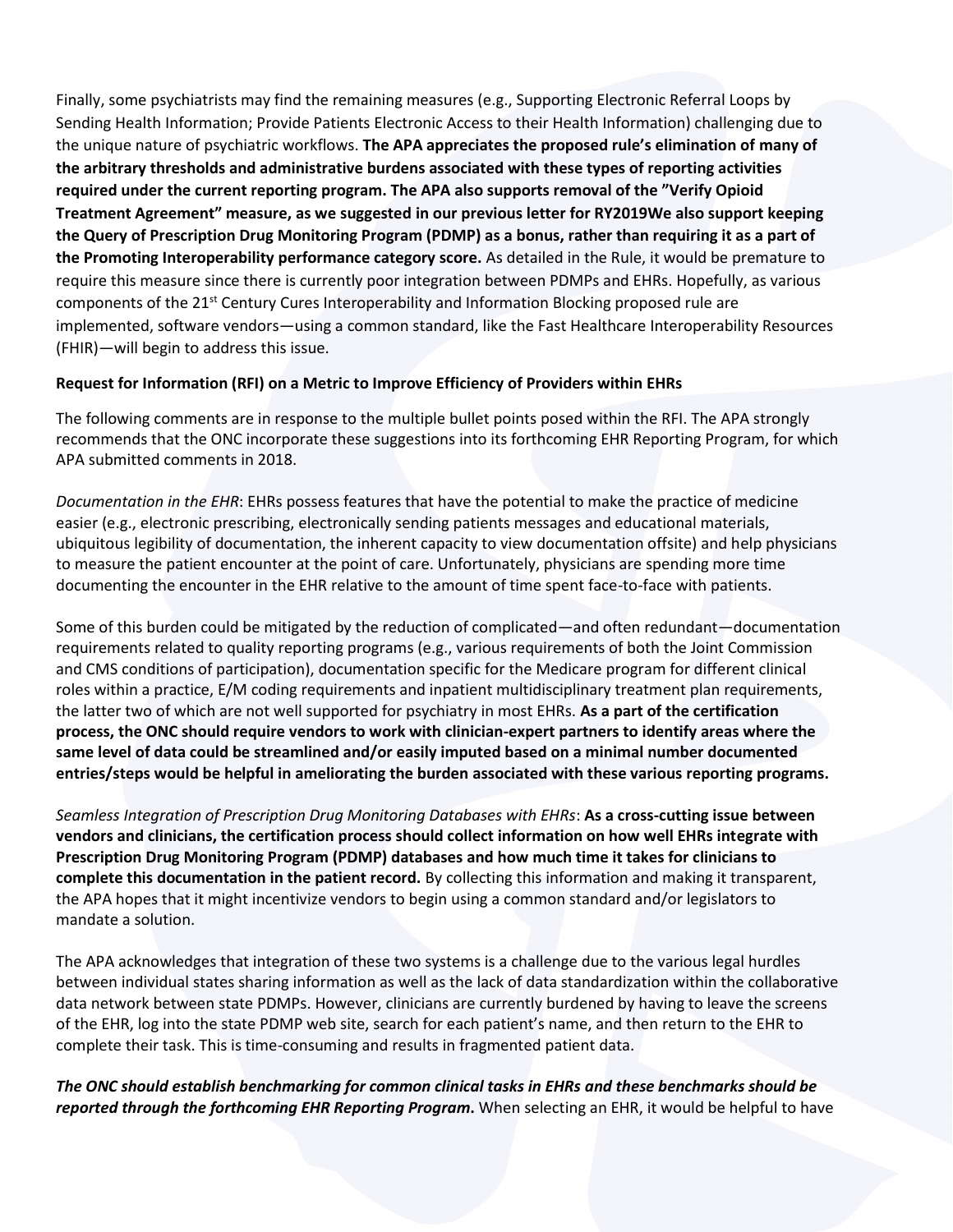baseline data on how systems compare to each other with respect to the *time* and *subjective ease* it takes to complete common tasks, such as finding a patient, completing a chart review, messaging a patient, electronic prescribing, creating and documenting a progress note, and so on. **The APA recommends that the ONC contract with a third party to perform such benchmarking using sample workflows tested with sample participants.**  Such benchmarking could be completed for a discrete set of clinical tasks within EHRs for specialties and would provide helpful information to specialty providers when selecting an EHR. Examples of such benchmarks include the time and subjective ease required for "breaking the glass" for access to sensitive information, retrieving external health systems' charts (e.g., requesting, downloading, and viewing notes from other regional health systems), finding and contacting the primary care provider, tracking medication history longitudinally (including long-acting injectable or implanted medications).

*Include information from providers and vendors on the privacy/security features of EHRs*. While the APA generally advocates for providers to have access to all records (especially when it comes to patient substance use disorder information), there are scenarios where it would be useful to granularly mark/tag specific patient information as confidential, when appropriate. These are not unique to psychiatry, and apply, for example, to the care of adolescents, to reproductive health issues, and to the care of individuals who are known to health system employees (e.g., current relatives, ex-spouses, neighbors, locally prominent people, public figures, etc.). **The APA recommends that vendors and providers report on their EHR's capacity to perform such granularization of data.** For products that are not capable of performing these functions satisfactorily, these could be built around the Family Health History standard (170.315 (a) (12) 2015 CEHRT) or, the ONC could make required the DS4P sending and receiving standards (170.315 (b) (8); 170.315 (b)(8), 2015 CEHRT), with appropriate incentives to developers to offset downstream costs to consumers, rather than making them optional for vendors, in future iterations of the EHR Certification Program.

The APA welcomes the opportunity to further discuss any of the issues raised in this letter. Please contact Rebecca Yowell, Director of Reimbursement Policy, [byowell@psych.org](mailto:byowell@psych.org) or 202-683-8298.

Sincerely,

Saul Levin, mrs, men

Saul Levin, M.D., M.P.A., FRCP-E CEO and Medical Director

i Substance Abuse and Mental Health Services Administration. Medications for Opioid Use Disorder. Treatment Improvement Protocol (TIP) Series 63, Executive Summary. HHS Publication No. (SMA) 18‐5063EXSUMM. Rockville, MD: Substance Abuse and Mental Health Services Administration, 2018.

ii Substance Abuse and Mental Health Services Administration. Clinical Use of Extended‐Release Injectable Naltrexone in the Treatment of Opioid Use Disorder: A Brief Guide. HHS Publication No. (SMA) 14‐4892R. Rockville, MD: Substance Abuse and Mental Health Services Administration, 2015.